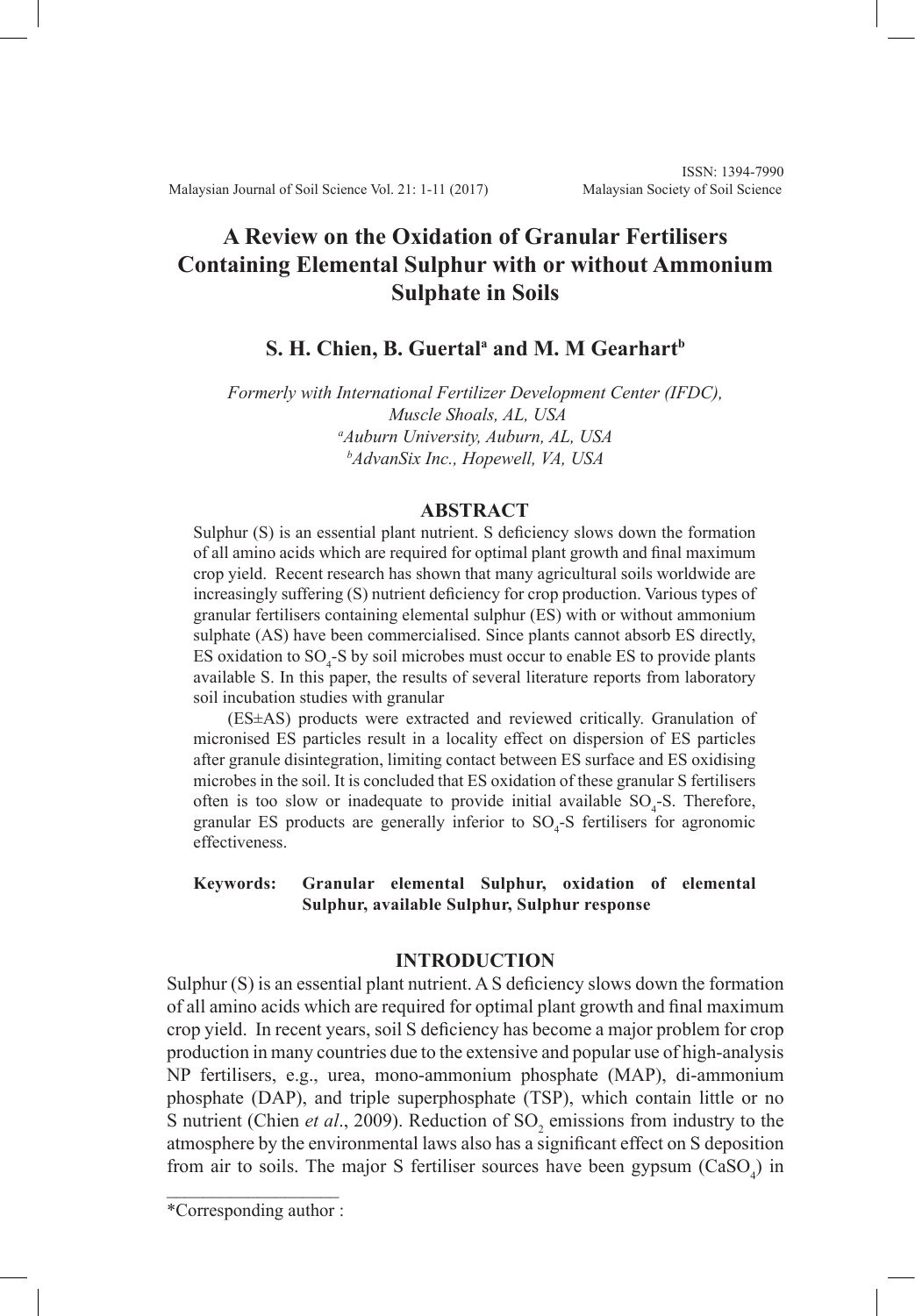SSP, ammonium sulphate (AS), and elemental S (ES). Natural gypsum and phosphogypsum, a by-products of  $H_3PO_4$  production, are used as soil amendments and supply S nutrient as well. Recently, flue gas deSulphurised (FGD) gypsum, a by-product from coal-generated power plants, has been introduced to the farmers.

Given that powdered ES particles are dusty, difficult to apply to soils and potentially explosive, the use of ES as an S source normally is in granular form. For example, a granulated product of powdered ES with10% bentonite has been introduced to farmers for some time. Recently, several fertiliser companies have developed and marketed high-analysis granular NP fertilisers such as TSP, MAP and DAP containing ES. Since ES is almost 100% S, N and P contents are not significantly reduced compared to incorporating AS or gypsum. However, ES is not plant available unless it is oxidised to  $SO_4$ -S by soil microbes. Since the oxidation rate of ES particles increases with decreasing particle size of ES (Boswell and Friesen, 1993), some fertiliser companies have developed and marketed granular ES or NP fertilisers containing micronised ES particles  $(< 100$ μm) (Table 1). It has been assumed that once the fertiliser granules disintegrate and the ES particles are released back to the original very fine particle size, the rate of ES oxidation in the soils may be rapidly enhanced. In order to make up for a potentially slow ES oxidation from granular ES and NP-ES fertilisers to provide available  $SO_4$ -S early in the first crop, products containing a mixture of (ES + AS) at various S ratios have been marketed. It is assumed that AS of granular NP-(ES+AS) products supplies initial available S while ES provides available S at later stages of crop growth up to maturity for season-long or first crop nutrition compared to sulphate-based S fertilisers within the year of application. However, manufacturers of these products have not provided scientific evidence that granular ES products can provide available S as effectively as  $SO_4$ -based sources during the first cropping season (Chien *et al*., 2016a).

| $W(1,1)$ of $W(1,1)$ without animal valuation $V(1,1)$ |                |        |        |  |
|--------------------------------------------------------|----------------|--------|--------|--|
| <b>Chemical Composition</b>                            | <b>Total S</b> | ES-S   | $AS-S$ |  |
|                                                        | (%)            | $(\%)$ | (%)    |  |
| (Bentonite + ES)                                       | 90             | 90     | 0      |  |
| (Bentonite + ES)                                       | 85             | 85     | 0      |  |
| $(Bentonite + ES) + (AS)$                              | 46             | 32     | 14     |  |
| $(MAP + ES + AS)$                                      | 9              | 4.5    | 4.5    |  |
| $(MAP + ES + AS)$                                      | 10             | 5      | 5      |  |
| $(MAP + ES + AS)$                                      | 15             | 7.5    | 7.5    |  |
| $(TSP + ES)$                                           | 12             | 12     | 0      |  |

TABLE 1 Some commercial-grade granular fertilisers containing elemental S (ES) Some commercial-grade granular fertiliszers containing elemental S (ES) with or without ammonium sulfate (AS) with or without ammonium sulfate (AS)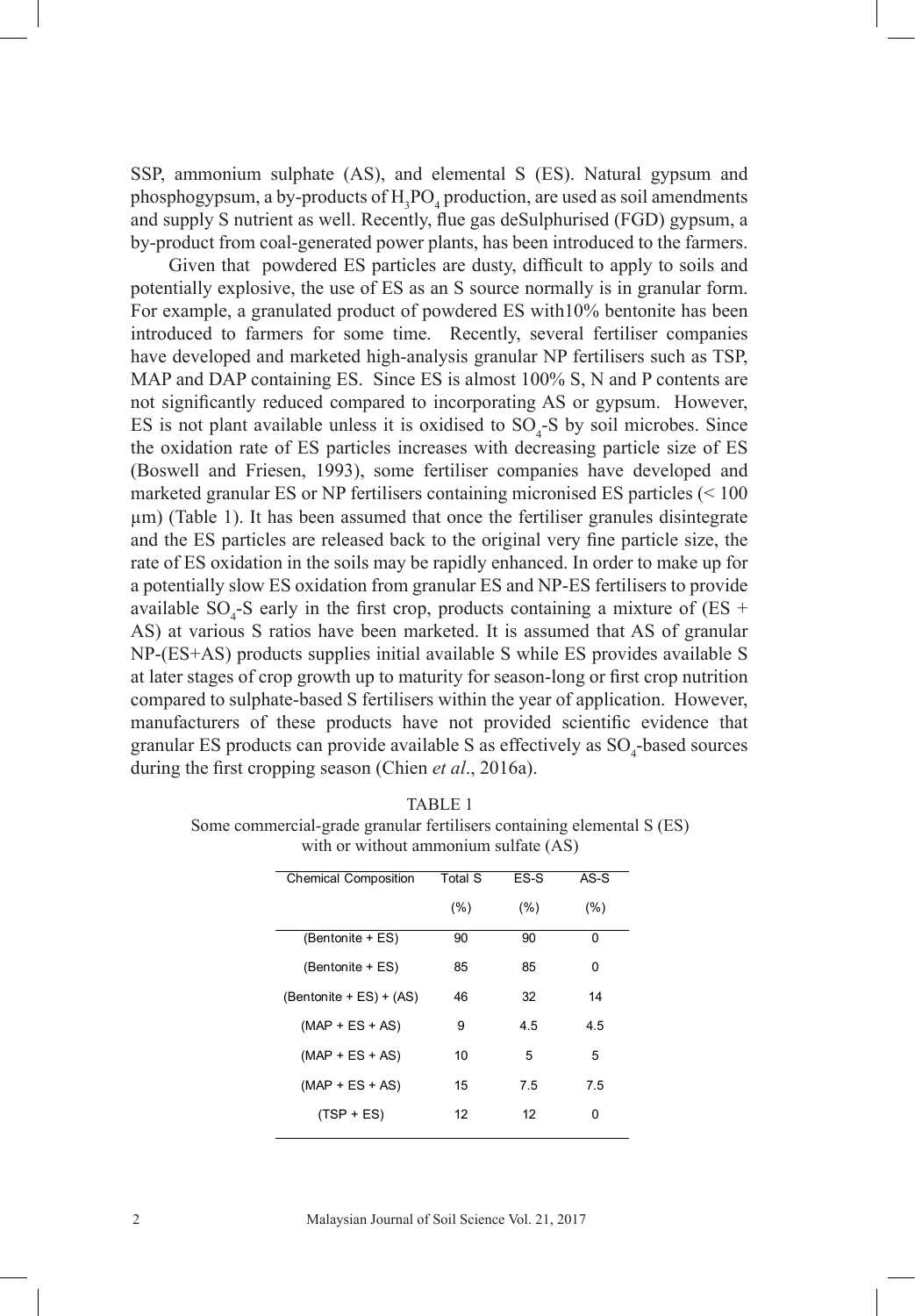While several reviews of factors affecting oxidation of powdered ES in soils are reported in literature (Johnson, 1975; Palmer *et al*., 1983; Hagstrom, 1986), plus a comprehensive one by Boswell and Friesen (1993), there are no reviews or discussions available on the issue of ES oxidation of granular ES products in soils. The purpose of this paper is to examine and discuss some published results of the ES oxidation of granular fertilisers containing (ES±AS). The review will be focus mainly on the results of ES oxidation from laboratory soil incubation studies reported in literature. A review of agronomic results from the greenhouse and field studies that have shown little or inadequate available S from oxidation of granular (ES±AS) products compared to AS for crop growth can be found in Chien *et al*. (2016a).

# *ES Oxidation in Laboratory Soil Incubation Study without Leaching*

Biological ES oxidation requires colonisation of soil oxidising bacteria on the surface of the ES particles (Janzen and Bettany, 1987). Therefore, the rate of ES oxidation increases with the specific surface area of ES particles which increases with decreasing ES particle size (Boswell and Friesen, 1993). While very fine micronised ES particles  $(< 100 \mu m$ ) can oxidise rapidly in soils, granulation of the same fine micronised fine ES particles may not have the same oxidisation effect as claimed by some researchers and fertiliser companies. This is due to the so-called negative "locality effect" on the ES oxidation as discussed by Chien *et al.* (2009;, 2011). The concept implies that when the ES granules disintegrate and release micronised ES particles in the soil, the very fine ES particles still in cluster form, localise with limited dispersion around the applied granule site due to the fact that ES is water-insoluble. Furthermore, ES is hydrophobic and the released micronised ES particles tend to coalesce to form larger aggregates that further decrease ES oxidation (Friesen, 1996). Consequently, little S oxidation of granular (ES + bentonite) and MAP-(ES+AS) products occurrs during soil incubation compared to the powdered ES which goes on up to 10 weeks (Chien *et al.*, 2016b; Fig. 1).

Janzen (1990) used a unique technique to demonstrate the importance of dispersion of ES particles (mean 87 µm) and the minimum soil volume (or equivalent soil weight) that is required to mix the ES particles to begin the ES oxidation in a Chernozemic and Luvisolic soil. The ES particles (64 mg S) were thoroughly mixed with varying amounts of moist soil ranging from 0 to 64 g (oven-dry basis). Untreated moist soil was then placed in the bottom of incubation vials, the ES-soil mixture was placed in an indentation in this layer, and additional untreated soil was placed on the surface. In this way, the ES-soil mixture was placed in the centre of a volume of soil weighing a total of 64 g. The uncovered vials were incubated at 80% of field capacity in a sealed, humidified incubation chamber at room temperature. During the course of the incubation, the samples were aerated and watered to weight as required. After 35 days, the ES concentration in the soils was determined by extraction with acetone and colorimetric assay.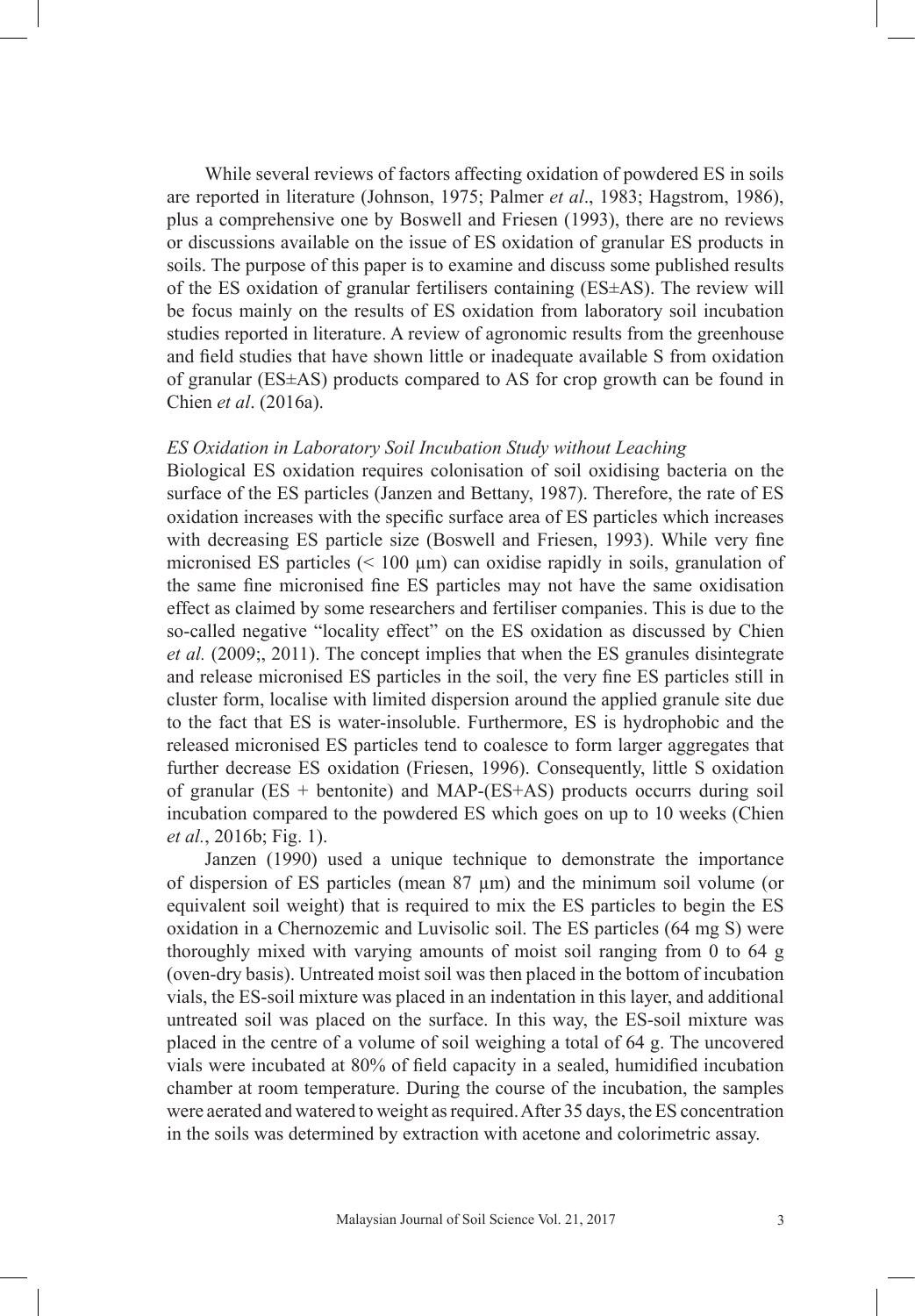

*Fig. 1: Oxidation of ES of granular MAP-(5% ES + 5% AS-S) and (Bentonite + 85% ES) and their same but finely ground powder (< 0.15 mm) in a sandy loam soil (pH 6.4) during incubation (Chien et al., 2016b).* 

The study by Janzen (1990) showed that the non-mixed ES particles with soil could be considered to mimic the disintegrated ES granule without dispersion. The only contact between ES particles with soil would be limited to a very small surface area of outer ES particles. In this study, ES oxidation rate was  $< 8 \mu g S$  $\text{cm}^2$  day<sup>-1</sup> in the two soils. The ES oxidation rate did not increase with increasing soil volume (or weight) until ES particles were mixed with soil weight higher than 50 g (Fig. 2). Assuming the soil bulk density was 1.25 Mg m-3, it suggests that 1 g of ES particles must be mixed with a minimum of 40 cm3 of soil to initiate an increase in ES oxidation. After that, a steady, almost linear increase in ES oxidation rate to  $40 - 50 \mu g S cm^{-2} day^{-1}$  was observed with 1 g of ES particles mixed with 1 kg or 800 cm<sup>3</sup> of the soils (Fig. 2b). For commercial-grade granular fertilisers containing ES with or without AS, the granule sizes generally passed a sieve opening of 3.35 mm but we retained on an opening of 1.00 mm with an average diameter = 2.22 mm or radius (r) = 1.11 mm and granule volume = (4/3) x  $\pi$  r<sup>3</sup> = (4/3) x 3.1416 x (1.11)<sup>3</sup> = 5.73 mm<sup>3</sup>. The specific gravity of solid ES is  $1.92 - 2.07$  Mg m<sup>-3</sup> with an average of 2 Mg m<sup>-3</sup> (or 2 g cm<sup>-3</sup>). Therefore, 1 g of granular ES has a volume of  $0.5 \text{ cm}^3$  (or  $500 \text{ mm}^3$ ) with about  $500/5.73$  $\approx 87$  granules. After disintegration, the ES particles must disperse within a soil volume equivalent to at least (40 x 103) / (5.73 x 87)  $\approx$  80 times the volume of 1 g of ES granules before a significant ES oxidation could begin to occur in 35 days. In commercial application, unless the soil is mixed with the ES particles by ploughing, this dispersion of ES particles from ES granules is limited even when granulated with bentonite. According to the manufacturers, the bentonite-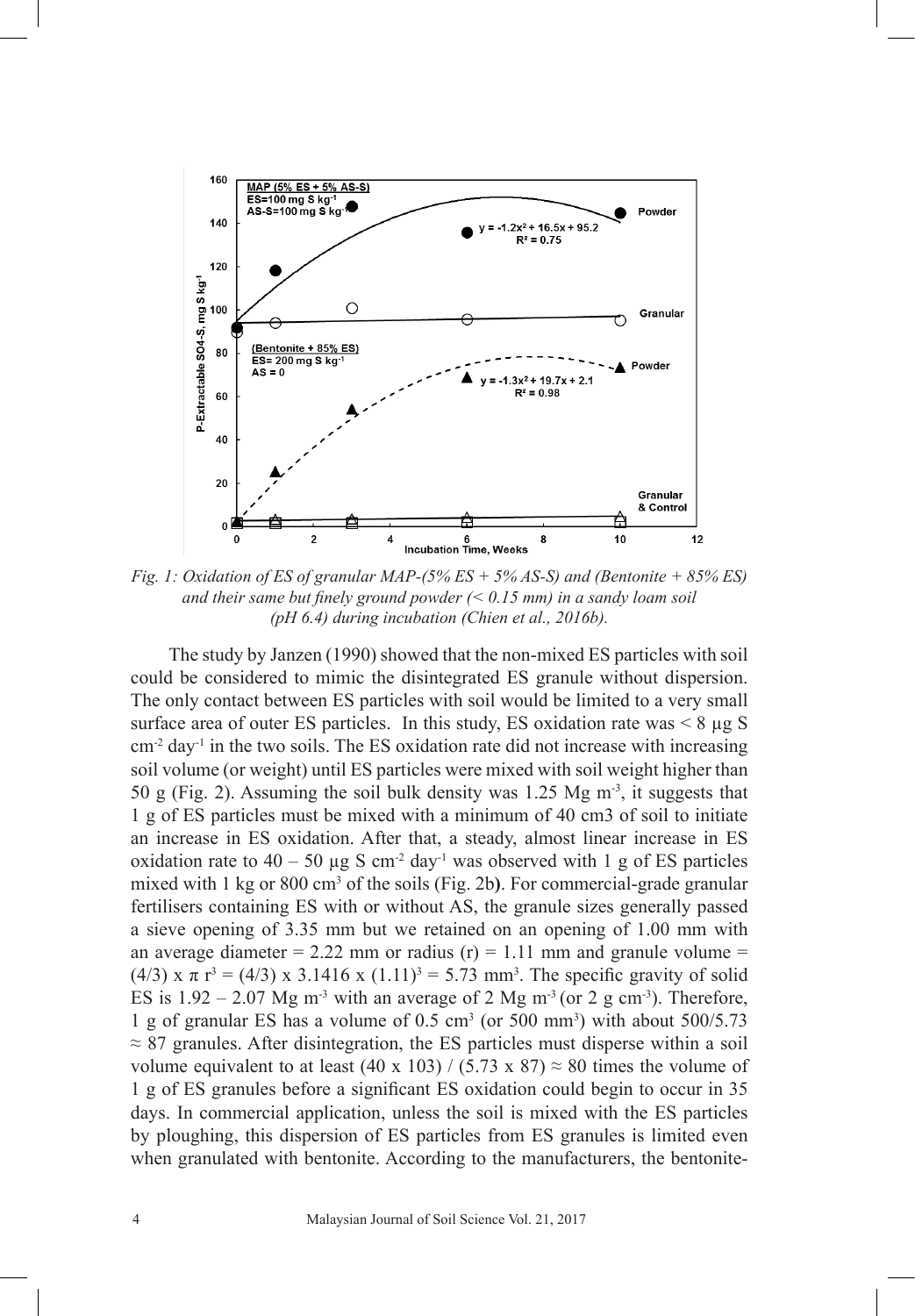

S

*Fig. 2: Oxidation rate of fine ES particles (87 µm) mixed with various amounts of two soils during soil incubation (a) regular S rate and (b) log scale of S rate (Janzen, 1990).*

ES granules could expand up to a range of  $5-7$  (mean  $= 6$ ) times higher than its volume (no supported data). For example, a volume of 1 g of bentonite-ES granules could expand to  $0.5 \text{ cm}^3 \times 6 = 3 \text{ cm}^3$ . This is way below the minimum 40  $\text{cm}^3$  of soil volume that is required for 1 g of bentonite-ES granules to begin ES oxidation as shown in Fig.. 2b. The theoretical calculation thus supports the lack of oxidation of granular (ES±AS) products due to the localised ES particles even after the disintegration of ES granules, whereas the ground ES particles rapidly oxidised in the sandy loam soil as shown in Fig. 1.

#### *ES Oxidation in Laboratory Soil Incubation Study with Leaching*

In another study, Degryse *et al.* (2016a) applied a column study to minimisze possible immobiliszation of  $SO_4$ -S by soil organic matter after ES oxidation by mixing three soils with granular (ES±AS) sources at 24 mg total S per soil column. The soil columns were immediately leached to remove  $SO_4$ -S and then the soil columns were incubated at  $25 \text{ °C}$  and leached at regular time intervals to remove  $SO_4$ -S that was produced by ES oxidation. Three S sources used were: (1) ES particles, (2) granulated bentonite-ES (ES pastille) containing 90% ES and 10% bentonite, and (3) co-granulated MAP-(ES+AS) containing  $(5\%$  ES +  $5\%$ AS-S). The results with the Edmonton soil (Fig. 3) show that the ES oxidation increased in the order of ES particles  $>$  granular MAP-(ES+AS)  $>$  (bentonite+ ES) pastille. Although ES particles of both (bentonite +ES) pastille and MAP- (ES+AS) were in granular form, ES oxidation of ES pastille was much lower than MAP-(ES+AS) (Fig. 3).

It should be pointed out that percentage of S recovered in leachate for SO4-S for MAP-(ES+AS) granules was based on 12 mg ES per column because MAP- (ES+AS) contained only 50% of total S as ES whereas it was based on 24 mg ES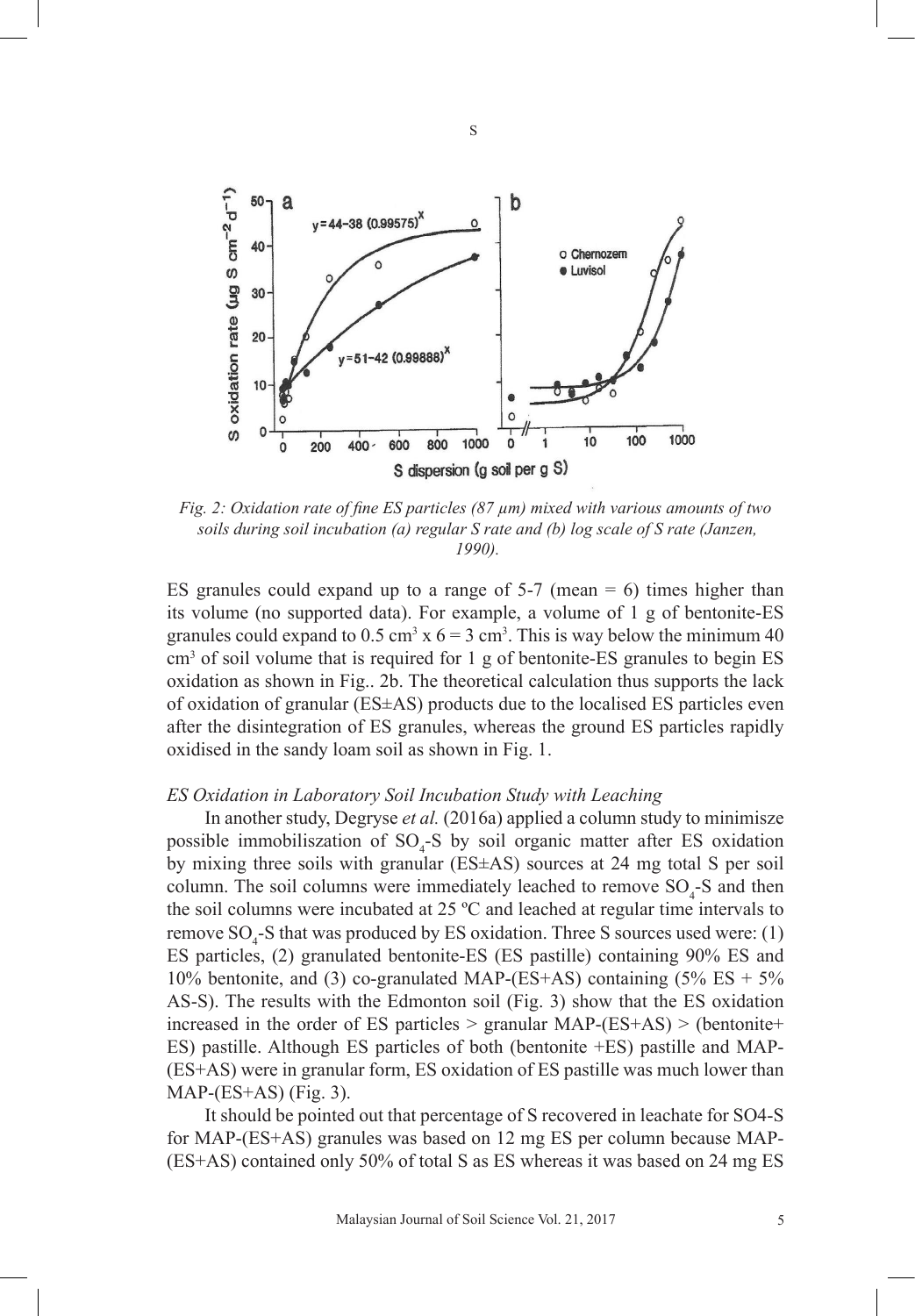

*Fig. 3: Recovered SO4-S in leachate from ES oxidation of ES particles, granular ES pastilles and granular MAP- (5%ES+5%AS-S) in soil columns under leaching conditions (adapted from Degryse et al., 2016a).* 

per column for ES particles and ES pastilles as shown in Fig. 3. This is important when comparing ES oxidation of ES particles with that of MAP-(ES+AS) granules. For example, about 90% of 24 mg of ES added for ES particles and 50% of 12 mg of ES added for MAP-(ES+AS) granules were oxidised after 20 weeks (Fig. 3). The actual amount of ES oxidation from ES particles was 0.90 x  $24 = 21.6$  mg SO<sub>4</sub>-S whereas the amount of ES oxidation from MAP-(ES+AS) granules was  $0.50 \times 12 = 6.0$  mg SO4-S. Therefore, it is incorrect to compare 90% of ES oxidation from ES particles with 50% of ES oxidation from MAP-(ES+AS) granules at 20 weeks. The best unbiased comparison should be based on the same 20amount of ES applied. In this case, 48 mg of total S per soil column of granular MAP-(ES+AS) that provided 24 mg ES per soil column should be compared with the same amount of 24 mg of ES particles per soil column in terms of ES oxidation so that both S sources provided the same amount of 24 mg ES per column in order to study the effect of particle-size or granule-size on ES oxidation in soils.

The poorer ES oxidation of granular MAP-(ES+AS) than that of ES particles shown in Fig. 3 is due to the negative locality effect on ES oxidation as discussed previously. The granular ES pastille that had the least ES oxidation was due to, in addition to the locality effect, the physical hardness of the ES pastilles that did not significantly break down or disintegrate into the ES particles as revealed by nearly intact pastilles in the soil columns at the end of incubation (Degryse *et al*., 2016a). The data of % ES oxidation with the three soils treated with S sources at 20 weeks are shown in Table 2. ES pastilles were found to have very poor ES oxidation to SO4-S (0-5%), similar to the results shown in Fig. 3. Oxidation of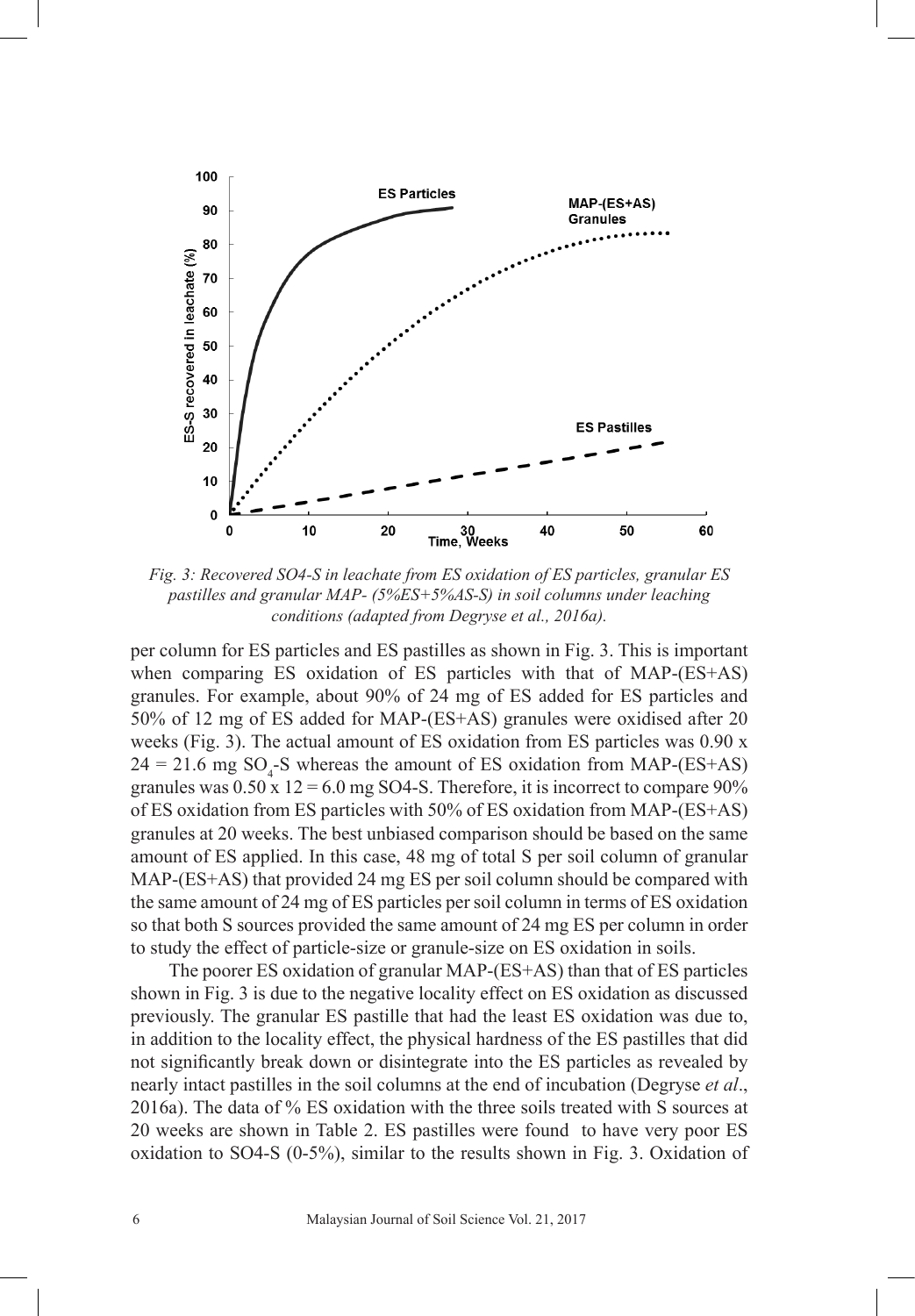# TABLE 2 ES-S recovered in the form of  $SO_4$ -S in leachate from soil columns treated with different soils and S sources following incubation for 20 weeks (estimated from Degryse *et al*., soils and S sources following incubation for 20 weeks (estimated from Degryse *et al.,*

| Soil                           | S Source                   | ES-S Recovered in |  |
|--------------------------------|----------------------------|-------------------|--|
|                                |                            | Leachate, % of ES |  |
| Edmonton, Canada               | <b>ES Particles</b>        | 90                |  |
|                                | Granular MAP-(5%ES+5%AS-S) | 50                |  |
|                                | <b>ES Pastilles</b>        | 5                 |  |
|                                |                            |                   |  |
| Beardstown, USA                | <b>ES Particles</b>        | 95                |  |
|                                | Granular MAP-(5%ES+5%AS-S) | 10                |  |
|                                | <b>ES Pastilles</b>        | 0                 |  |
|                                |                            |                   |  |
| Sorriso, Brazil                | <b>ES Particles</b>        | 95                |  |
| Granular MAP-(4.5%ES+4.5%AS-S) |                            | 40                |  |
| Granular MAP-(7.5%ES+7.5%AS-S) |                            | 40                |  |
|                                | <b>ES Pastilles</b>        | 5                 |  |
|                                |                            |                   |  |

2016a) 2016a)

granular MAP-(ES+AS) products in the soils at 20 weeks (equivalent to 5 months of maximum general annual crop growth to maturity) was much lower (10-50%) than that of ES fine particles (70-90%). This suggests that these granular MAP-  $(ES+AS)$  products are not effective as  $SO_4$ -S sources for the initial S effect on crop growth.

Zhao *et al*. (2016) estimated that the rates of ES oxidation after 20 weeks in an incubated sandy soil (90% sand) mixed with 200 mg S kg-1 were 36% and 95%, for co-granulated (DAP+ES) and powdered ES products, respectively. They 17 explained that the slow oxidation of co-granulated ES was due to the limited access of S oxidisers to the interior of the granule because of inadequate dispersion of ES particles in the soil. Therefore, the findings of Degryse *et al*. (2016a) and Zhao *et al*. (2016) suggest that the oxidation of granular NP-ES products could hardly provide adequate available S at the latter stages of crop growth to maturity and put in at risk the strategy of using granular NP-(ES±AS) to supply S for the whole cycle.

### *General Discussion on ES Oxidation*

Soil leaching may confound the evaluation of the degree of ES oxidation for the granular NP-(ES+AS) products in soil incubation. Under leaching conditions,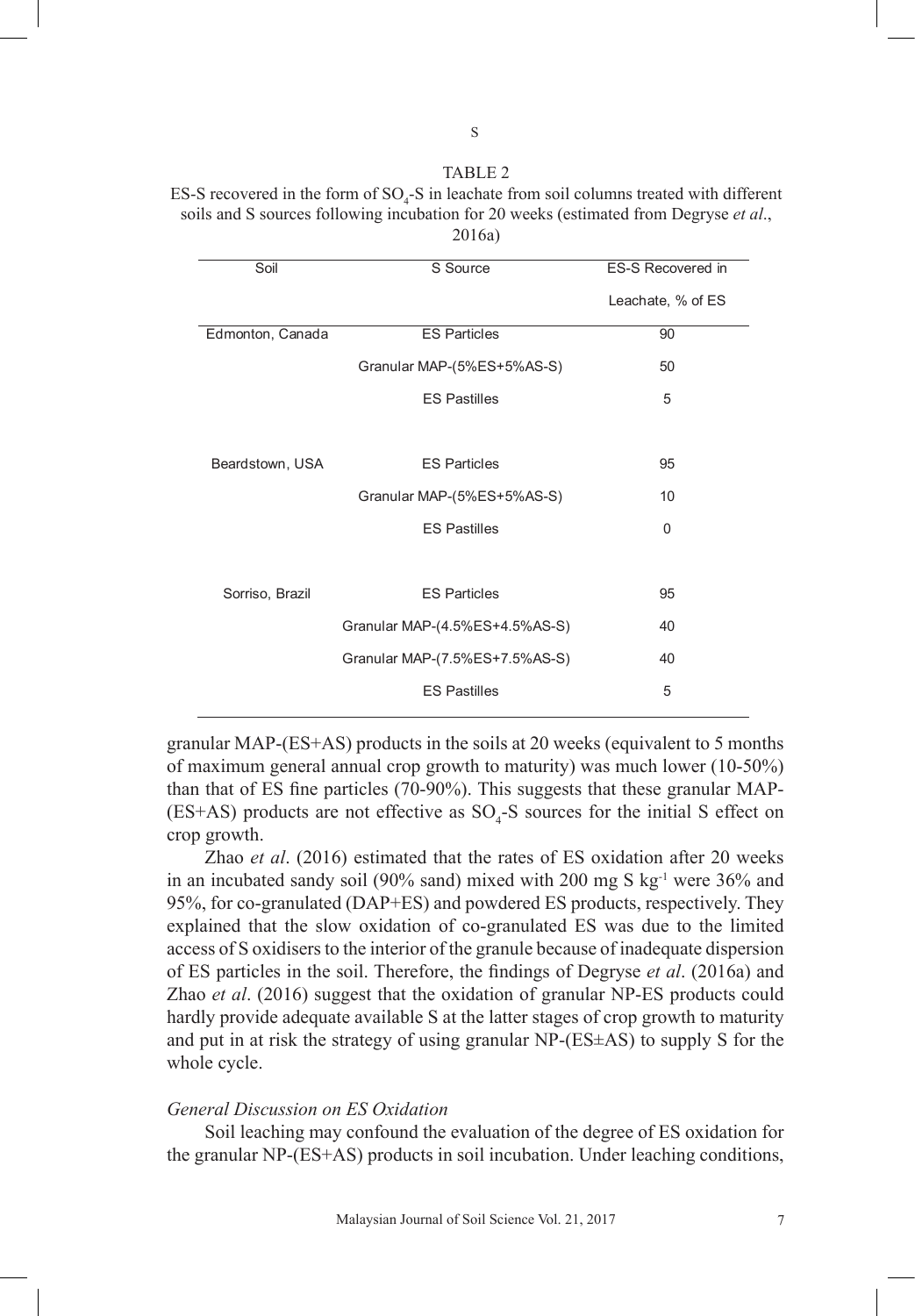mass flow of water may carry small clay particles which may intermix with very fine ES particles from top to bottom in the soil columns. Thus, ES particles may be dispersed wider under leaching than that of the same soil without leaching. If so, the degree of ES oxidation of the granular NP-(ES+AS) products may be higher with leaching than without leaching. Research is needed to test this hypothesis so that a proper comparison of ES oxidation may be made.

It has been claimed by manufacturers that granular ES and NP-ES products can provide available S through ES oxidation during the season of application. Regarding granular NP-(ES+AS) products, it has been claimed that AS provides available S during the crop vegetative stages while ES oxidation provides available S during the later reproductive stages to maturity. For cereal crops such as maize, the average vegetative growth to VT stage (tassel fully extended) is around 65-72 days after seeding and around 128-135 days to maturity for harvest at R6 stage. Therefore, oxidation of granular ES would be expected to provide available S at least before 20 weeks to maturity. However, data from Degryse *et al.* (2016a) in Table 2 indicate that the ES oxidation of different granular bentonite-ES or MAP-(ES+AS) products at 20 weeks in different soils under favourable leaching conditions for ES oxidation ranged only between 0 and 5% or 10 and 50% of ES applied, respectively. They estimated that with yearly applications, 40% of ES applied in the current year would be expected to oxidise under these soil and climate conditions, but also circa 30% of ES added in the previous year and circa 20% of ES applied in the year before that, i.e., after three to four years, the ES that oxidises within a growing season would be expected to approach the added ES rate. In other words, it is questionable that the ES oxidation of granular bentonite-ES or NP-(ES+AS) products would be able to provide adequate available S to the first season or in the first year after application. The limited agronomic field results presented by Chien *et al.* (2016a) tend to confirm this suggestion.

The lack of a significant increase in powdered ES oxidation from 6 to 10 weeks in the sandy loam soil (Fig. 1) is probably, in part, due to an increased soil acidity induced by ES oxidation. It is known that the rate of ES oxidation decreases with increasing soil acidity as described by Barrow (1971). In the a soil incubation study with the sandy texture soil at pH 6.7 (Zhao *et al*., 2016), soil pH values after 20 weeks were: control =  $6.3$ , granular (DAP+ES) =  $5.8$ , and powdered  $(DAP+ES) = 5.0$ . To remove excess salt and protons generated by the ES oxidation, leaching was performed at 5 weeks by adding artificial rain water. Despite the lower pH with the powdered ES than the granular ES, % of ES oxidation of powdered ES (95%) was much higher than that of granular ES (36%). Thus the extent of ES oxidation of the granular ES products may be influenced by the pH-buffering capacity of the soils (sandy versus clayey) used, in addition to other factors such as temperature, aeration, moisture and biological activity.

Degryse *et al*. (2016b) developed a conceptual model to predict the "effective diameter" for the ES oxidation of granular NP-(ES±AS) products including MAP- (ES+AS) discussed in the present article. The "effective diameter" was defined as an imagine(imagined??) diameter of ES particles mixed through soil that would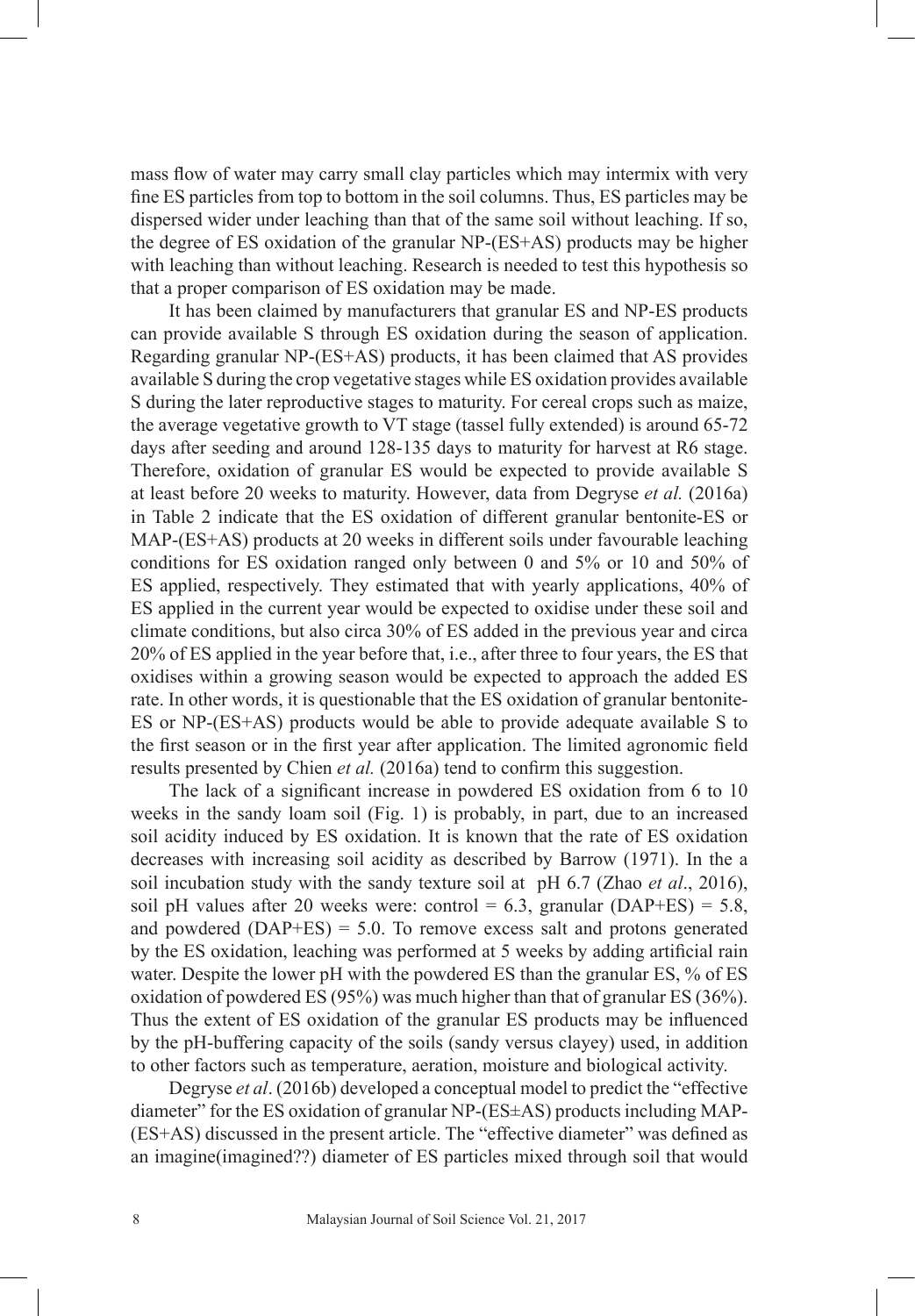oxidise at the same rate as the granulated ES by taking into account the effect of granulation on the effective surface area available to the ES in the granule cavity after the soluble macronutrient compound in the granule has diffused.

One application of the model to commercial products is to predict the effect of granule size on ES oxidation (Degryse *et al*., 2016b). For example, comparing small and large granules of ES with diameter  $= 1.8$  mm (10-mesh) and 3.4 mm (6-mesh), the predicted "effective diameters" are 81 and 153 µm, respectively, based on the same ES particle-size (25 µm) and mass fraction of ES (0.05 or 5%) in the MAP-(ES+AS) granule. After 140 days (20 weeks), the estimated ES oxidation rates of the smaller and larger granules would be about 90% and 50% of ES applied, respectively. Therefore, the MAP-(5%ES+5%AS-S) product with a granule size of 3.4 mm would have only 50% of applied ES oxidised, which may not provide adequate available  $SO_4$ -S during the later stages of crop growth to reach maturity, or the S rate would have to be increased to compensate the partial oxidation of ES.

It is noted that large granular MAP/DAP products are often bulk-blended with other large granular N (e.g., urea) and K (e.g., KCl) sources to form popular N-P-K compound fertilisers (Schultz, 1998). Thus smaller granular MAP/DAP- (ES+AS) products (e.g., 1.8-mm granule size), which may increase ES oxidation rate, may be incompatible with other larger granular N and K fertilisers (e.g., 3.4-mm granule size) for bulk-blending because of potential segregation problem.

# **CONCLUSIONS**

Oxidation of ES from the granular NP-ES or NP-(ES+AS) products was nil (0- 5%) or low (40-50%) for up to 20 weeks in laboratory studies using procedures of static soil incubation or soil columns under leaching conditions. The results of greenhouse studies also showed very low or inadequate ES oxidation of granular NP-ES or NP-(ES+AS) products to provide available S to first crops compared with SO4-S sources such as gypsum and AS. The nil or inadequate ES oxidation from the granular NP-ES or NP-(ES+AS) products is due to locality effect, which significantly reduces surface area of ES particles in contact with ES oxidising microbes. The reason is that following granule disintegration and release of the fine ES particles, these clusters in large aggregates around the granule's application site within the soil. These granular ES products, however, may have long-term residual S effect, especially under field conditions. In this review article, the initial, not residual, S effect is the main issue for discussion since the fertiliser producers have claimed that these ES products are as effective as  $SO_4$ -S sources even in the first year for the season-long or first crops. It is concluded that ES oxidation of these granular S fertilisers is often is too slow or inadequate to provide initial available  $SO_4$ -S. Therefore, granular ES products are generally inferior to  $SO_4$ -S fertilisers in agronomic effectiveness.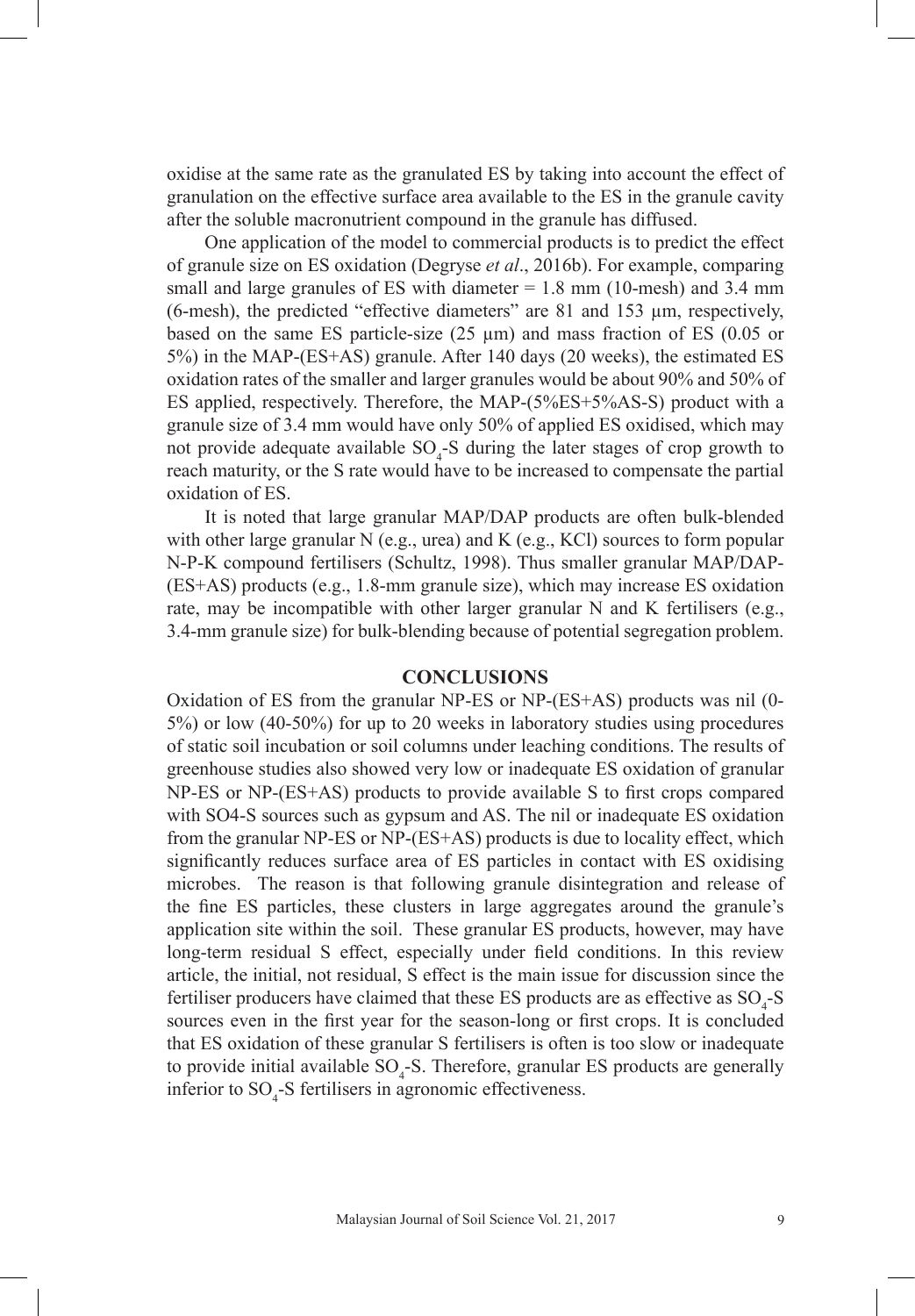## **REFERENCES**

- Barrow N.J. 1971. Slowly available sulfur fertilizers in south-western Australia. I. Elemental sulfur. *Aust. J. Exp. Agric. Anim. Husb*. 11: 211-216
- Boswell C.C. and D.K. Friesen. 1993. Elemental sulfur fertilizers and their use on crops and pastures. *Fert. Res.* 35:127–149
- Chien S.H., L.I. Prochnow and H. Cantarella. 2009. Recent developments of fertilizer production and use to increase nutrient efficiency and minimize environmental impacts. *Adv. Agron*. 102: 261-316
- Chien S.H., M.M. Gearhart and S. Villagarcia. 2011. Comparison of ammonium sulfate compared to other nitrogen and sulfur fertilizers in increasing crop production and minimizing environmental impacts: A review. *Soil Sci.* 176: 327-335
- Chien S.H., L.A. Teixeira, H. Cantarella, G.W. Rehm, C.A. Grant and M.M. Gearhart. 2016a. Agronomic effectiveness of granular NP fertilizers containing elemental sulfur with/without ammonium sulfate: A review. *Agron. J*. 108: 1203-1213
- Chien S.H., E.A. Guertal and M.M. Gearhart. 2016b. Sulfur oxidation of granular fertilizers containing elemental sulfur with/without ammonium sulfate in soil. *Agron. Abstr.* #99858, ASA meet., ASA, WI. USA
- Degryse F., AjIboye B, R. Baird, R.C. da Silva and M.J. McLaughlin. 2016a. Oxidation of elemental sulfur in granular fertilizers depends on the soil-exposed surface area. *Soil Sci. Soc*. Am. 80: 294-305.
- Degryse F., R.C. da Silva, R. Bair and M.J. McLaughlin. 2016b. Effect of cogranulation on oxidation of elemental sulfur: Theoretical model and experimental validation. *Soil Sci. Soc. Am. J.* 80: 294-305.
- Friesen D.K. 1996. Influence of co-granulated nutrients and granule size on plant response to elemental sulfur in compound fertilizers. *Nutr. Cycl. Agroecosyst*. 46: 81–90.
- Hagstrom G.R. 1986. Fertilizer sources of sulfur and their use. In: Tabatabai MA, editor. Sulfur in Agriculture, ed.. M.A. Tabatabai, *Agron*. 27, ASA, Madison, WI, USA.; pp.567-581.
- Janzen H.H. and J.R. Bettany. 1987. Measurement of sulfur oxidation in soils. *Soil Sci.* 143: 444-452.
- Janzen H.H. 1990. Elemental sulfur oxidation as influenced by plant growth and degree of dispersion within soil. Can. *J. Soil Sci.* 70: 499-502.